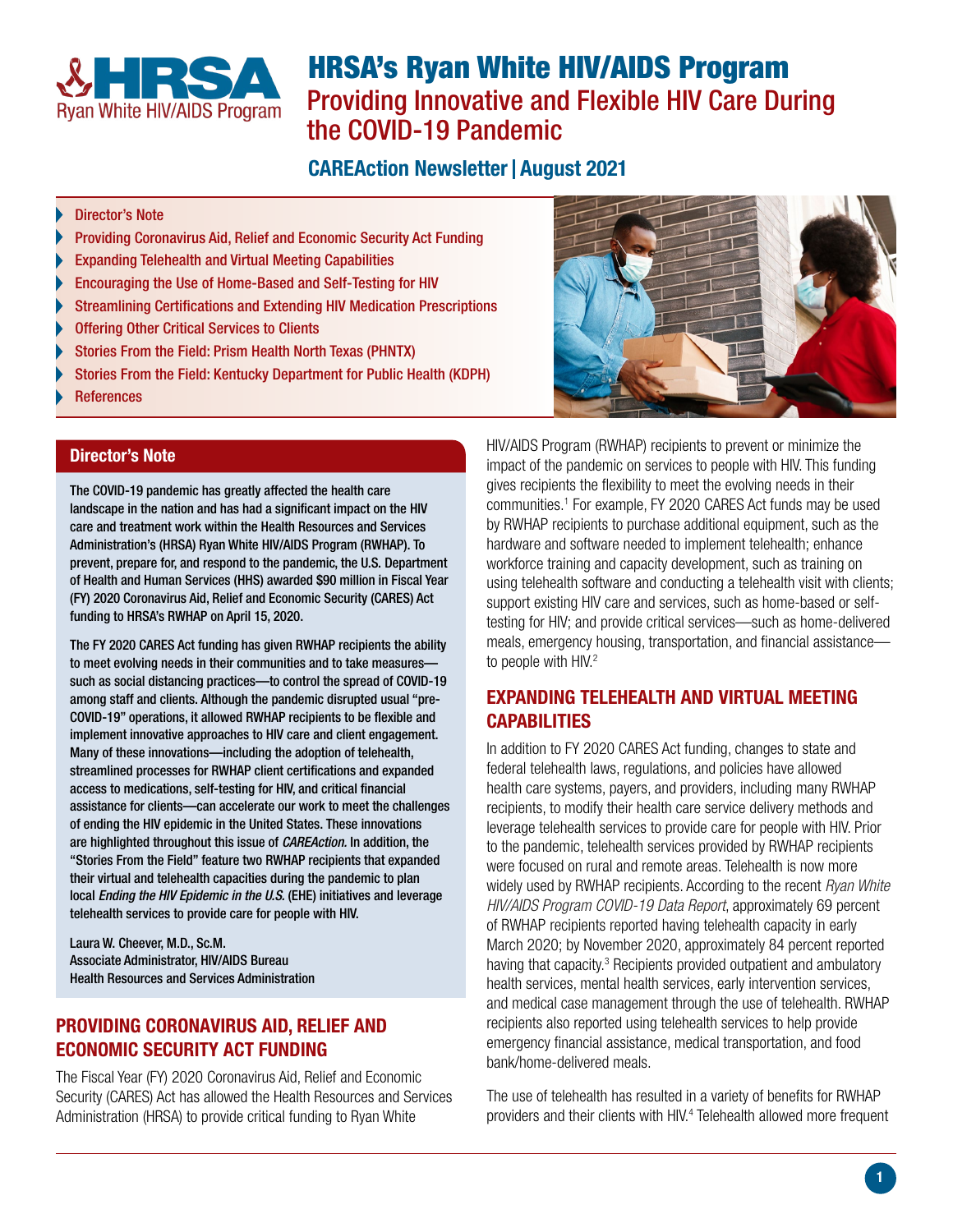and longer appointments between RWHAP providers and patients, as well as a lower rate of missed patient appointments. Another significant benefit was that providers were able to directly see and evaluate patients' living conditions, diets, and lifestyles—which, in turn, helped providers to address the specific needs of their patients. Telehealth appointments also enabled RWHAP providers to conduct psychosocial and mental health care assessments, which was particularly critical for patients coping with the trauma and isolation of the pandemic and the fear of contracting COVID-19.

RWHAP recipients also expanded their use of virtual technologies for meetings involving staff, partners, and other stakeholders. Virtual meetings enabled RWHAP recipients to communicate COVID-19 pandemic-related guidance to staff and helped providers plan and implement HIV services for their clients. In addition, virtual meetings were instrumental for planning local initiatives with partners and stakeholders during the pandemic. For example, the New Haven Health Department (NHHD) and Kentucky Department for Public Health (KDPH) conducted virtual meetings with stakeholders to plan and implement their *Ending the HIV Epidemic in the U.S.* (EHE) initiatives.

#### <span id="page-1-0"></span>ENCOURAGING THE USE OF HOME-BASED AND SELF-TESTING FOR HIV

When social distancing and local stay-at-home policies were put into place during the COVID-19 pandemic, in-person HIV testing was disrupted, scaled back, or suspended in many locations. To facilitate HIV testing, the Centers for Disease Control and Prevention (CDC) issued guidance encouraging the use of home-based HIV testing during the pandemic.<sup>5</sup> Home-based testing allows individuals to know their HIV status when in-person testing is not available or feasible. Receiving early HIV diagnosis and treatment with antiretroviral therapy increases the chances of people with HIV to lead longer and healthier lives and helps to keep their sexual partners healthy.

Health departments, community-based organizations, and other HIV prevention and care and treatment service providers have been encouraged to provide people who are at risk for HIV with U.S. Food and Drug Administration–approved self-test kits. HRSA also has encouraged RWHAP recipients to promote access to and continuity of care through self-testing. The kits are intended to be mailed to clients' homes or another private location of their choice. The kits provide information on how the individual can find appropriate care if the HIV test is positive. The ability to self-test at home for HIV helped keep individuals healthy and safe during the COVID-19 pandemic.

## <span id="page-1-1"></span>STREAMLINING CERTIFICATIONS AND EXTENDING HIV MEDICATION PRESCRIPTIONS

RWHAP clients are required to recertify their eligibility to receive services, including medications, every six months. This recertification may be administratively burdensome for both clients and programs. During the pandemic and with guidance from HRSA, RWHAP recipients exercised flexibility in determining client eligibility for RWHAP services and in performing six-month recertifications. Because RWHAP

recipients were encouraged to promote social distancing practices, they implemented telephonic or electronic documentation and signature processes, when possible, rather than requiring in-person certification. By being flexible during the recertification process, providers enabled their clients to continue to receive HIV services and medications while minimizing their exposure to COVID-19.

In addition, HRSA recommended that AIDS Drug Assistance Programs (ADAPs) allow longer than 30-day prescription dispensing, at the discretion of the prescribing provider. Many ADAPs were able to work with their pharmacy benefits managers to provide alternative access to medications, so that ADAP clients were able to have their 30-day prescriptions extended to 90 days. Mail-order prescriptions also were implemented. With this flexibility, patients were able to avoid frequent visits to the pharmacy, and in some cases, with the implementation of mail-order prescriptions, they were able to remain at home.

## <span id="page-1-2"></span>OFFERING OTHER CRITICAL SERVICES TO CLIENTS

During the COVID-19 pandemic, RWHAP recipients provided Emergency Financial Assistance as one-time or short-term payments to assist clients with an urgent need for essential items or services necessary to improve health outcomes.

These services, which were supported through FY 2020 CARES Act funding, included assistance for:

- **>** Utilities
- > Housing
- ▶ Food (groceries and food vouchers)
- > Transportation to critical in-person medical appointments

Some RWHAP recipients, including NHHD and the Rutgers School of Dental Medicine Community-Based Dental Partnership Program, provided gift certificates for Uber Medical and Lyft to ensure that their clients did not risk exposure to COVID-19 by using public transportation to get to medical appointments. The issuance of gift certificates allowed the recipients to track usage to ensure that clients were using them for HIV care visits.

In addition, NHHD, KDPH, Prism Health North Texas (PHNTX), and the City of Kansas City, Missouri Health Department were among those RWHAP recipients that provided food and housing support to their clients. KDPH also provided hotel and motel vouchers as emergency assistance. Some recipients, such as KDPH, expanded their emergency financial assistance with FY 2020 CARES Act funds to include utilities, in addition to food and rental assistance.

#### <span id="page-1-3"></span>Stories From the Field: Prism Health North Texas (PHNTX)

PHNTX, a HRSA RWHAP Part C recipient, connects people with HIV with personalized, integrated, and equitable HIV medical care and support services in north Texas, including Dallas County and eight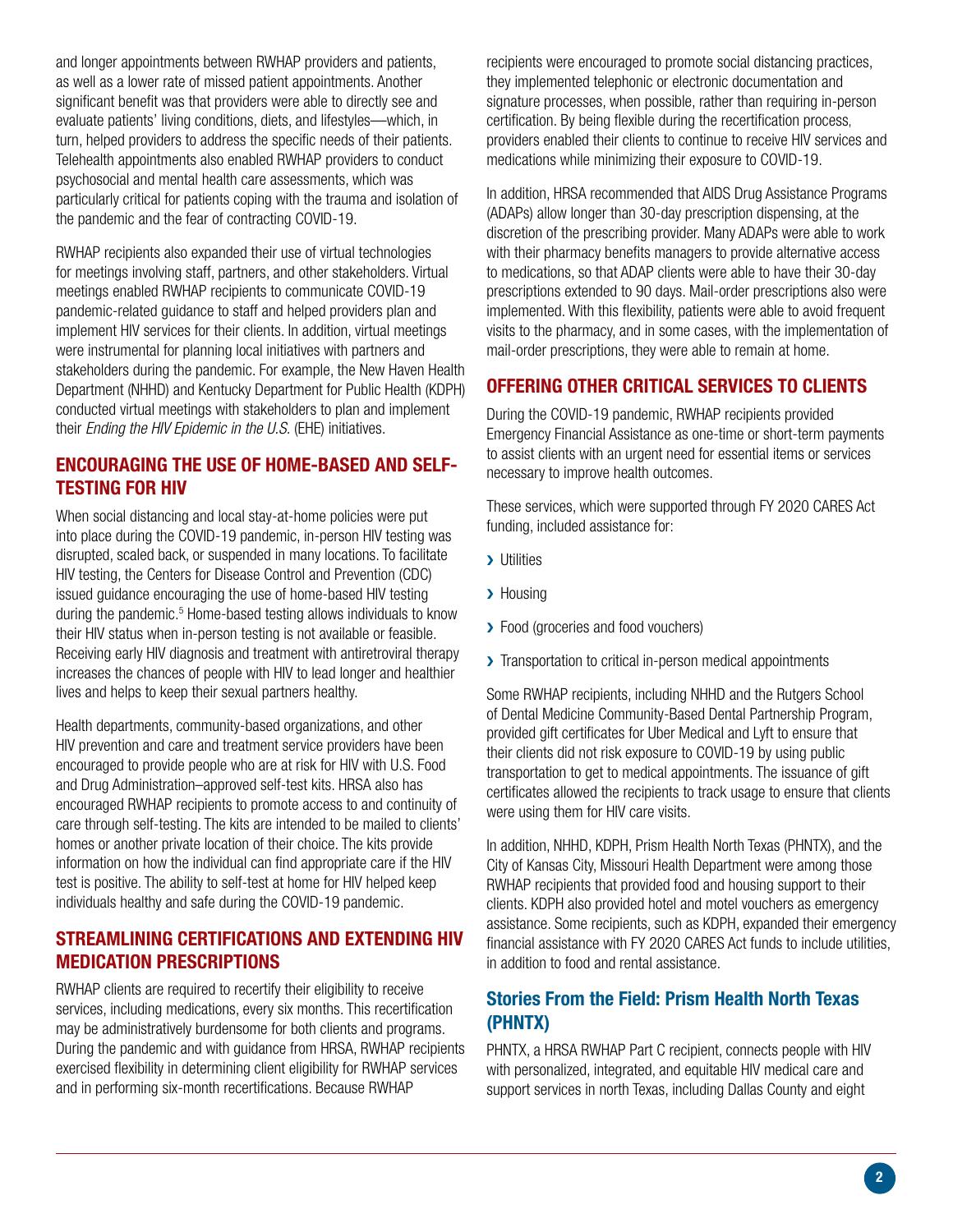

*Virtual meeting between Prism Health North Texas, Clinical Nurses Sawyer Davis and Megan Rast.*

surrounding counties. Currently, PHNTX's RWHAP serves approximately 3,000 clients, or 30 percent of people currently in HIV care at four health centers in the region.

At the beginning of the COVID-19 pandemic, PHNTX embraced telehealth efforts to continue to provide high-quality care for its clients. The implementation of telehealth was critical because of patients' increased anxiety from social isolation and fear of COVID-19.

*"Telehealth implementation happened much more quickly than I think we had originally planned. We had talked about rolling it out last year, but we ended up implementing it over about a two-week period [due to the COVID-19 pandemic]."*

 $\mathcal{S}_{\mathcal{A}}$ 

PHNTX made telehealth and telepsychiatry visits available to patients for medical and behavioral health visits. According to Dr. Jason Gillman, Chief Clinical Informatics Officer, "Telehealth implementation happened much more quickly than I think we had originally planned. We had talked about rolling it out last year, but we ended up implementing it over about a two-week period [due to the COVID-19 pandemic]."

Behavioral health specialists and psychotherapists were trained immediately to adapt their styles and techniques to telehealth and to help patients adjust to the telehealth format, which was accessible via a variety of devices, including computers, smartphones, and tablets. PHNTX uses a Health Insurance Portability and Accountability Act (HIPAA)-compliant app for secured messaging with patients and uploading documentation. Case managers quickly learned how to

conduct and manage virtual appointments with patients to complete their RWHAP intake documentation. The no-show rate decreased by 5 percent compared to traditional in-clinic visits. PHNTX also implemented backup capabilities to address any technical difficulties and made a translator available for non-English-speaking patients.

Telehealth appointments ensured that even during the pandemic PHNTX patients received continued delivery of quality care including both medical and behavioral health care—as well as case management, linkage to care appointments, and support groups.

## <span id="page-2-0"></span>Stories From the Field: Kentucky Department for Public Health (KDPH)

KDPH, a HRSA RWHAP Part B recipient, supports communitybased medical and nonmedical support services for people with HIV throughout the Commonwealth of Kentucky. Currently, the KDPH RWHAP and its nine subrecipients serve approximately 5,000 people with HIV, approximately 70 percent of all reported living HIV cases in Kentucky.

During the COVID-19 pandemic, KDPH developed an EHE strategic plan for Kentucky through virtual stakeholder engagement. To develop the strategic plan, KDPH formed six regional stakeholder groups and one Commonwealth-wide stakeholder group comprising representatives from the regional groups. Regional stakeholder groups held multiple virtual meetings to discuss ideas, perspectives, and strategies for ending the HIV epidemic, and their recommendations were presented to the Commonwealth-wide group for consideration. This group worked with KDPH to compile input from the stakeholder meetings and survey, review regional stakeholder group recommendations, and draft and finalize the strategic plan. In December 2020, KDPH released Kentucky's *Strategic Plan for Ending the HIV Epidemic* with the overarching goal of reducing new HIV infections by 75 percent in the first 5 years of the strategic plan and by 90 percent in the first 10 years.

Kentucky's *Strategic Plan* specifically describes linkage-to-care activities to increase HIV treatment for incarcerated persons using RWHAP services. KDPH's subrecipient, LivWell Community Health Services, recently served 13 incarcerated patients with HIV from six locations. All 13 patients participated in at least one telehealth appointment during the pandemic. LivWell Community Health Services, found that telehealth helps to better connect incarcerated people with HIV to care and requires fewer transportation and jail resources. Another subrecipient, Bluegrass Care Clinic, serves eight incarcerated patients in two counties. Bluegrass Care Clinic initially scheduled inperson appointments for incarcerated people with HIV but rescheduled those appointments because of concerns of risks associated with the COVID-19 pandemic. The subrecipient has been using telehealth appointments to deliver care to incarcerated people with HIV since that time. The ability to have the inmates meet with the physician by telehealth provided continued medication adherence for these eight incarcerated clients and allowed them to be seen on a regular rotation not possible with in-person visits.